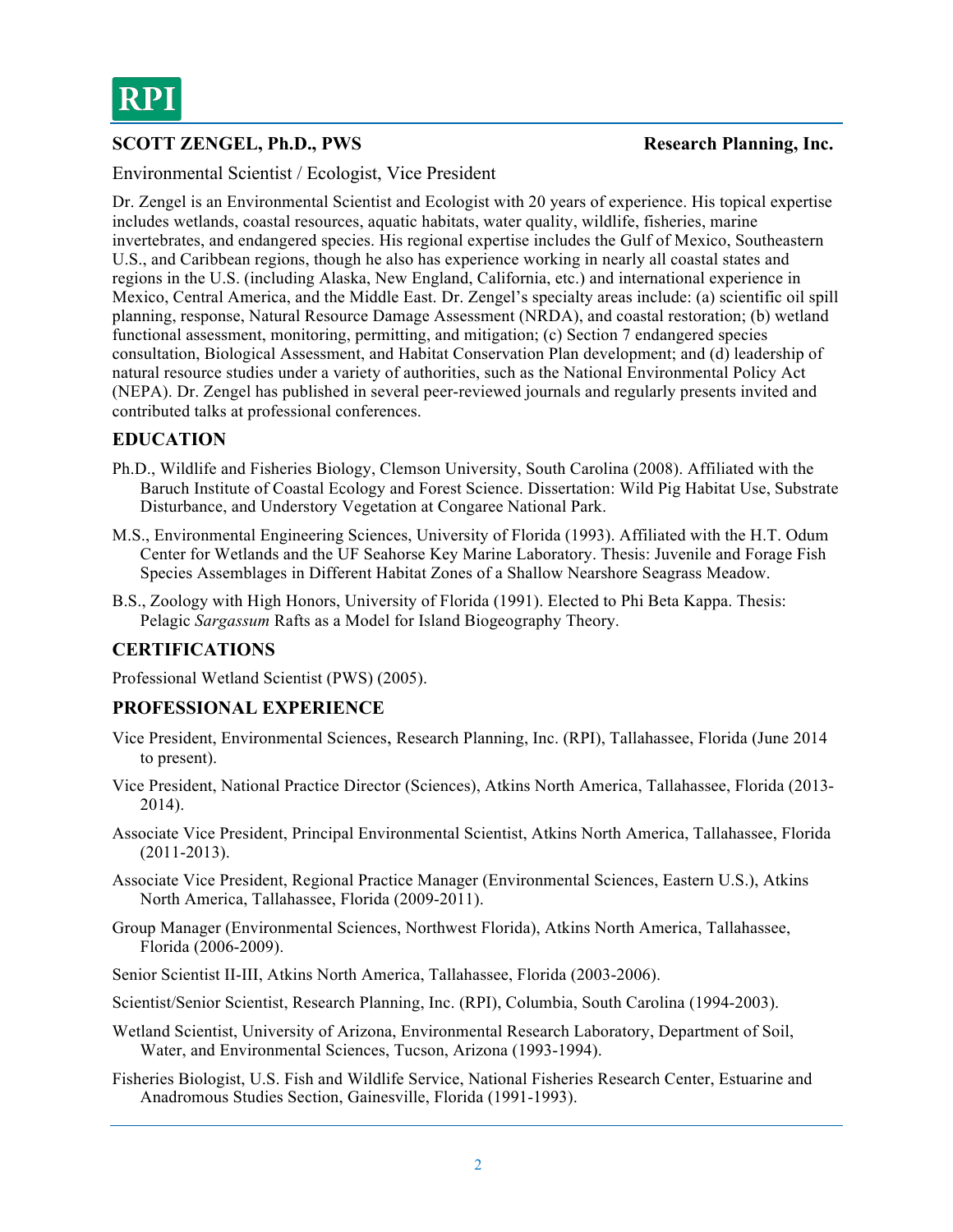# **RPI**

Research Diver, University of Florida, Department of Fisheries and Aquatic Sciences, Gainesville, Florida (1991).

### **Dr. Zengel's experience with NRDA, oil spill science, and coastal marsh ecology is detailed below**:

*Deepwater Horizon* Oil Spill, Coastal Marsh Fauna Injury Assessment, Louisiana (2011-present). Dr. Zengel is currently serving as the principal investigator for the NOAA-led injury assessment for coastal marsh fauna as part of the *Deepwater Horizon* NRDA case. This work has involved sampling design, field studies, data analyses, interpretation, literature review, and injury quantification for impacts to marsh periwinkles (*Littoraria irrorata*) and fiddler crabs (*Uca* spp.). Dr. Zengel is also contributing to other injury assessment and restoration planning working groups and topics involving coastal marshes, including coastal wetland vegetation, coastal marsh erosion, shoreline oiling distribution, toxicology, coastal marsh birds, nearshore fauna, and coastal marsh restoration scaling.

Barataria Bay Marsh Treatment and Set-Asides Study, Louisiana (2012-present). Dr. Zengel is the principal investigator for the on-going *Deepwater Horizon* marsh treatment and set-asides study for NOAA ERD. This study is examining medium to long-term salt marsh oiling impacts, treatment effects, emergency restoration, vegetation and faunal recovery, and marsh erosion in the Barataria Bay Treatment Test Plots. Impacts and recovery of marsh periwinkle density and population structure have been particular highlights of this study, as has the comparison of marsh erosion across oiling and treatment categories. Additional sampling under this project is planned for 2014.

Oiled Marsh *In Situ* Burn Study at Delta National Wildlife Refuge, Louisiana (2014-present). Dr. Zengel is part of an interagency team (NOAA-USFWS-LDEQ) conducting a study of marsh *in situ* burning in a Roseau cane (*Phragmites australis*) tidal freshwater marsh, following a crude oil spill in Delta National Wildlife Refuge. The study is comparing marsh vegetation recovery, oiling conditions, and sediment contamination over three years among: a) heavily oiled and burned sites, b) oiled sites which were not burned, and c) adjacent reference sites which were not oiled or burned. Information gained during this study will be used to inform future responses in similar marsh settings.

*Deepwater Horizon* Oil Spill, Shoreline Cleanup Assessment Technique (SCAT) Program, Louisiana to Florida (2010-2013). Dr. Zengel served as a NOAA scientific lead in the Shoreline Cleanup Assessment Technique (SCAT) program during the *Deepwater Horizon* response. In this role he led the marsh cleanup treatment testing program, evaluating treatment efficacy and environmental effects, developed subsequent marsh Shoreline Treatment Recommendations (STRs), and led the multi-agency marsh cleanup monitoring teams. This work also transitioned into the on-going marsh treatment and set-asides study for NOAA ERD (described above).

*Deepwater Horizon* Oil Spill, Scientific Support to the Escambia County Department of Community & Environment, Florida (2010). Dr. Zengel served as a sciences advisor to Escambia County, Florida, during the initial weeks of the response to the *Deepwater Horizon* incident. This role included: contributing to response plan reviews and shoreline cleanup guidelines, conducting pre-impact baseline assessments and quantitative sampling for coastal marshes and shorelines (including vegetation, macroinvertebrates, sediments, and shellfish tissues); and advising agency staff on appropriate sampling methods for consistency with NRDA protocols.

West Bay Water Quality and Biological Monitoring Program, Florida (2003-2010). Dr. Zengel led monitoring studies associated with the construction of a 4,000-acre airport-industrial site and an associated 10,000-acre coastal mitigation area. The multiyear monitoring program, spanning preconstruction, construction, and post-construction phases included a number of monitoring stations from small headwater streams and wetlands, to tidal creeks and coastal marshes, to open-bay estuarine habitats. Sampling included estuarine and aquatic invertebrates, water quality, and sediments. Coastal wetland and stream habitat classification, mapping, and functional assessments were also conducted. Turbidity and sedimentation issues detected during the construction phase of the monitoring program resulted in additional studies associated with damage assessment and restoration activities.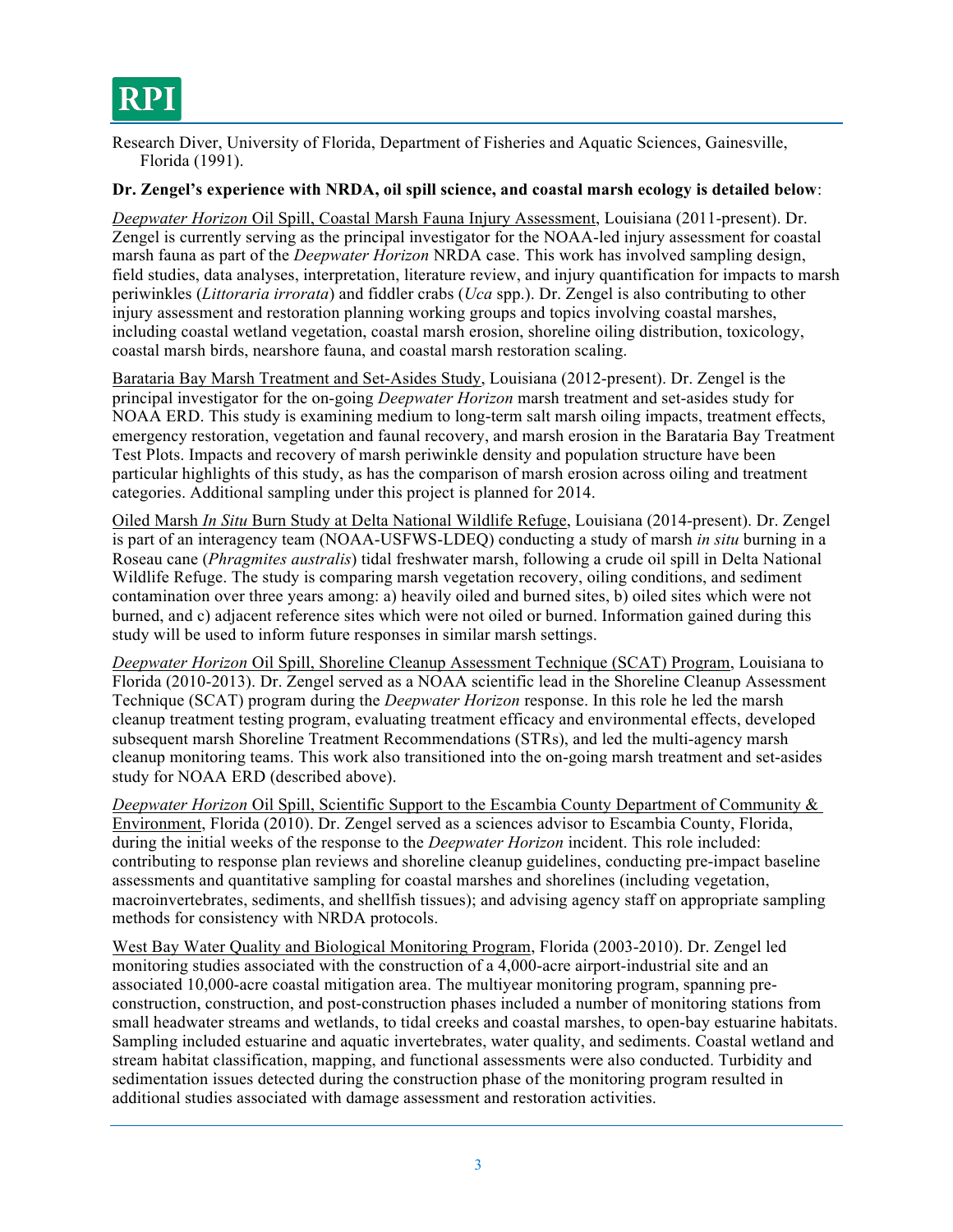

Leon County Water Quality and Biological Monitoring Program, Florida (2006-2009). Dr. Zengel was the project manager for the Leon County Water Quality and Biological Monitoring Program for over three years, overseeing field monitoring of benthic invertebrates, vegetation, water quality, and sediments; data management, statistical data analysis, and reporting; regular coordination with the County's Water Quality Scientist; and other related technical support. Sampling included 80+ monthly and/or quarterly monitoring stations located throughout the County. This long-term program monitors water bodies for compliance with state water quality criteria and contributes data to the state Total Maximum Daily Load (TMDL) program.

Intertidal Benthic Invertebrate and Water Quality Monitoring, St. Joseph Bay, Florida (2005-2007). Dr. Zengel was the project manager and lead scientist for this three-year monitoring study focused on intertidal benthic invertebrates, water quality, and sediment sampling in coastal marshes, tidal creeks, coastal lakes, nearshore seagrass beds, and low-energy sand beaches adjacent to a major realignment of U.S. Highway 98, including coastal demolition activities; construction of new roadway, bridges, and stormwater ponds; and construction of associated residential development, including conservation and mitigation areas. This project evaluated the distribution and abundance of estuarine and freshwater coastal invertebrates, in relation to construction activities and habitat/salinity zones, including sampling before and one and two years after construction.

Gulf War Oil Spills, Shoreline Survey, Marine and Coastal Damage Assessment, Saudi Arabia (2002- 2003). Dr. Zengel led the ecological field component of the Gulf War oil spills shoreline survey, documenting long-term impacts of the 1991 Gulf War oil spills along roughly 500 miles of shoreline. Dr. Zengel's responsibilities included adapting and designing the ecological survey protocol (focusing on coastal vegetation and intertidal benthic invertebrates); training, supervision, and oversight of field ecologists; five months of field work; coordination with project geologists, GPS technicians, geographers, sediment chemists, and database specialists; statistical analysis and interpretation; and reporting. This project involved substantial work with coastal marshes, mangroves, and associated intertidal invertebrates.

NOAA Emergency Response Division, Scientific Support Team, Nationwide (1994-2003, 2010-present). Dr. Zengel has served as a consultant to the NOAA Emergency Response Division's Scientific Support Team for 13 years. This work has involved scientific planning and emergency response support to NOAA and the U.S. Coast Guard for oil and chemical spills, vessel groundings, and similar incidents. Dr. Zengel has served as a SCAT Coordinator on multiple spills with a specialty in coastal wetland shorelines. He has also conducted NOAA ESI mapping throughout the U.S. and internationally, and has written or supervised more than 200 Resources at Risk reports. Dr. Zengel has also written numerous technical reviews of oil spill topics spanning various coastal habitats, incidents, and response technologies (e.g., marsh cleanup techniques, dispersant use, in situ burning, etc.).

NOAA Damage Assessment Center, Rapid Assessment Program (1994-2003). Dr. Zengel served as a consultant to the NOAA Damage Assessment Center's Rapid Assessment Program for roughly nine years, developing and contributing to NOAA rapid survey and sampling protocols (coastal marshes, intertidal invertebrates, sediments, shellfish tissues, etc.), providing field training, conducting field assessments, and contributing to NRDA studies, Environmental Assessments, and restoration plans. Example projects include field assessments of oil spills and vessels groundings; development of removal and restoration plans following vessel groundings; literature reviews on natural resource recovery following oil spills and physical impacts; and literature reviews on functional habitat assessments and restoration scaling.

U.S. Caribbean Abandoned Vessel Survey and Risk Assessment, Puerto Rico and U.S. Virgin Islands (2001-2002). Dr. Zengel conducted field surveys of over 100 abandoned vessels in Puerto Rico and the U.S. Virgin Islands for the NOAA Damage Assessment Center to assess habitat damages and future impact risk, and to prioritize vessel removal and habitat restoration needs. The focus of this effort included larger vessels located in or near mangroves, salt ponds, seagrasses, and coral reef habitats. In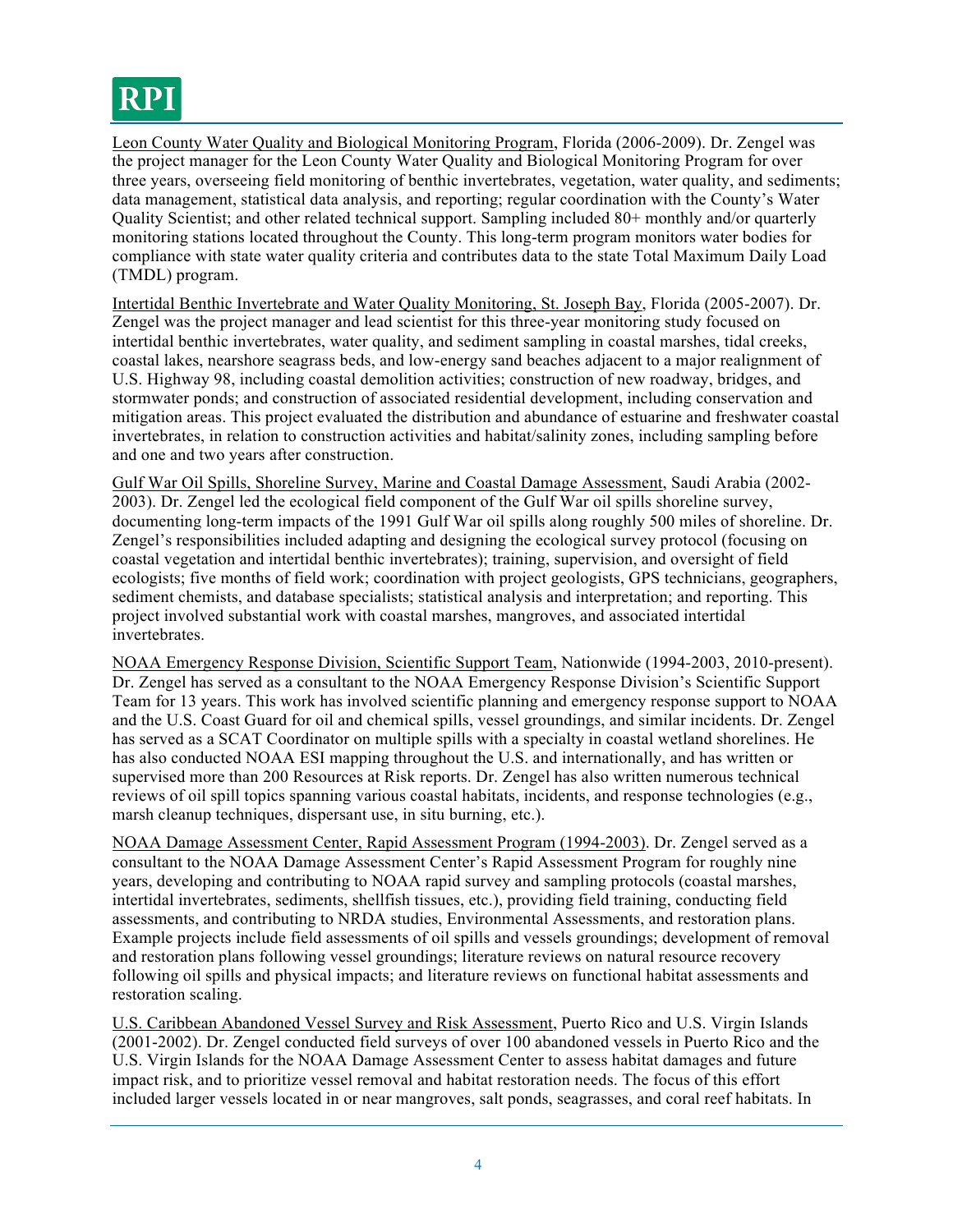# **RPI**

addition to habitat damages, other factors evaluated included oil spill risks, hazardous materials, hazards to navigation, wildlife entanglement, human health and safety, and other factors.

Coal Barge Grounding Damage Assessment and Restoration, Betit Bois Island, Gulf Islands National Seashore, Mississippi (2000-2001). Dr. Zengel provided technical guidance to the National Park Service for habitat evaluations, a Natural Resource Damage Assessment (NRDA) claim, and restoration planning for the removal of a grounded coal barge from nearshore waters of Gulf Islands National Seashore. Habitat types included seagrasses and sand bottom, as well as associated coastal marsh, sand beach, and tidal flats.

Tuna Longliner Vessel Removals, Environmental Assessment and Restoration Plan, Pago Pago Harbor, American Samoa (2000-2001). Dr. Zengel contributed to habitat evaluations, an Environmental Assessment, vessel removal plans, and a habitat restoration plan developed in support of the NOAA Damage Assessment Center and U.S. Coast Guard during the removal of nine tuna longliner vessels that had been grounded for several years on a reef flat in Pago Pago Harbor, following a hurricane. Major habitats included coral reef, hard bottom, algal flats, and shoreline areas. The vessels were completely removed with funding from the National Pollution Fund Center.

Lajas Creek Marsh Oil Spill, Assessment and Recovery Monitoring, Puerto Rico (1998-2001). Dr. Zengel conducted field surveys to assess oil spill impacts, cleanup effects, and habitat recovery in the Lajas Creek Marsh (near Bahia de San Juan) following Hurricane Georges. The hurricane resulted in the release of fuel oil from a refinery directly into the adjacent Lajas Creek Marsh following heavy rainfall and flooding. The oil spill was followed by intensive marsh cleanup including placement of fill to access the marsh, manual vegetation removal, mechanical scraping and sediment removal, and heavy sediment disturbance from cleanup equipment and foot traffic. Findings included documentation of subsurface sediment contamination and vegetation recovery over a 2-year study period.

Literature Review and Case Study of Marsh Cutting as an Oil Spill Cleanup Method, (1995-1996). Dr. Zengel conducted an extensive literature review and case study of the *Grand Eagle* oil spill for NOAA ERD, investigating the environmental effects of marsh cutting as an oil spill response option in salt and brackish marshes. This work resulted in a set of recommendations (and cautions) for spill responders dealing with oiled marshes where cutting is being considered as a cleanup option. This work was published as both a NOAA report and a peer-reviewed journal article.

Cienega de Santa Clara, Coastal Wetland Inventory and Assessment, Lower Colorado River Delta and Upper Gulf of California, Mexico (1994-1995). Dr. Zengel conducted a wetland inventory and assessment project in the Cienega de Santa Clara coastal marshes in Mexico. This work was part of an environmental assessment conducted for USFWS, associated with the construction and operation of a proposed desalination plant near the U.S./Mexico border. Responsibilities included coastal marsh mapping; vegetation, endangered species, wildlife, and fisheries surveys; analyses of aerial photography, aerial video, and GIS data; review of geomorphology, hydrology, and water quality data; and analysis of the potential impact of changes in water supply and salinity regime.

Coastal Fisheries and Benthic Invertebrate Studies at Three National Wildlife Refuges, Florida (1991- 1993). Dr. Zengel designed, led, and contributed to several projects combining coastal habitat assessments, fisheries sampling, and benthic invertebrate monitoring at coastal National Wildlife Refuges (NWRs) in Florida (Cedar Keys, Lower Suwannee River, and Merritt Island NWRs). Projects evaluated juvenile fish and benthic invertebrate abundance, diversity, size, and species composition in coastal marshes, seagrass beds, and low-energy sand beach habitats. Dr. Zengel also assisted with the development of USFWS Habitat Suitability Index (HSI) models for juvenile estuarine fishes.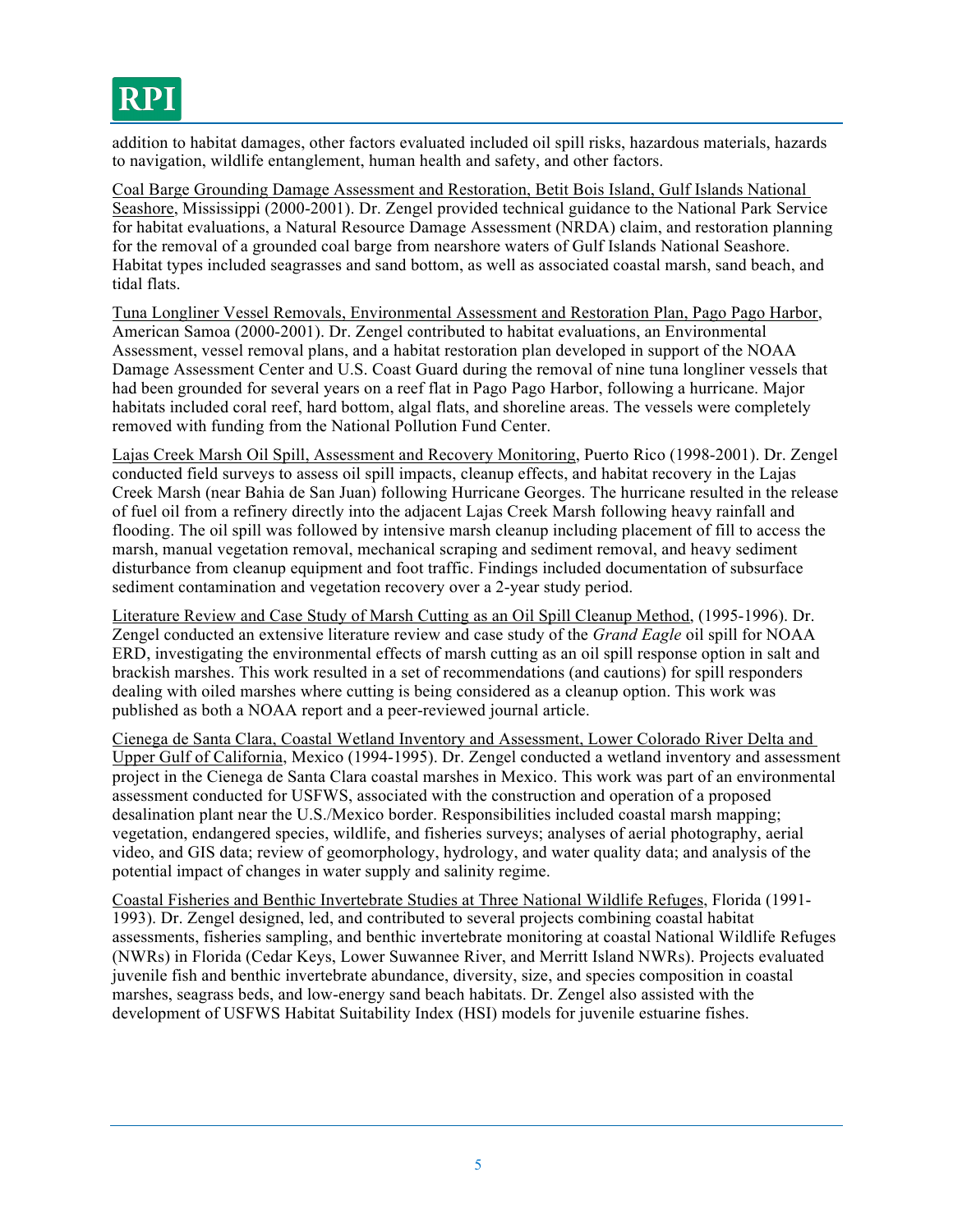### **SELECTED PUBLICATIONS / PRESENTATIONS**

- Pennings, S.C., Zengel, S., et al. 2016. Marine ecoregion and *Deepwater Horizon* oil spill affect recruitment and population structure of a saltmarsh snail. *Ecosphere* (in press).
- Zengel, S., C.L. Montague, S.C. Pennings, S.P. Powers, M. Steinhoff, G. Fricano, C. Schlemme, M. Zhang, J. Oehrig, Z. Nixon, and S. Rouhani. 2016. Impacts of the *Deepwater Horizon* oil spill on salt marsh periwinkles (*Littoraria irrorata*). Environmental science & technology, 50(2), pp.643-652.
- Zengel, S., S.C. Pennings, B. Silliman, C. Montague, J. Weaver, D.R. Deis, M.O. Krasnec, N. Rutherford, and Z. Nixon. 2016. *Deepwater Horizon* oil spill impacts on salt marsh fiddler crabs (Uca spp.). Estuaries and Coasts, pp.1-10.
- Zengel, S., J. Weaver, S.C. Pennings, B. Silliman, D.R. Deis, C.L. Montague, N. Rutherford, Z. Nixon, and A.R. Zimmerman. 2016. Five years of *Deepwater Horizon* oil spill effects on marsh periwinkles *Littoraria irrorata*. Marine Ecology Progress Series.
- Zengel, S., B. M. Bernik, N. Rutherford, Z. Nixon, and J. Michel. 2015. Heavily oiled salt marsh following the *Deepwater Horizon* oil spill, ecological comparisons of shoreline cleanup treatments and recovery. PloS one, 10(7), p.e0132324.
- Zengel, S., N. Rutherford, B. Bernik, Z. Nixon and J. Michel. 2014. Salt marsh remediation and the *Deepwater Horizon* oil spill, the role of vegetation planting in ecological recovery. Proceedings of the 2014 International Oil Spill Conference (in press).
- Michel J., E.H. Owens, S. Zengel et al. 2013. Extent and degree of shoreline oiling: *Deepwater Horizon* oil spill, Gulf of Mexico, USA. Public Library of Science (PLOS) One 8(6): e65087.
- Zengel, S.A. and J. Michel. 2013. *Deepwater Horizon* Oil Spill: Salt Marsh Oiling Conditions, Treatment Testing, and Treatment History in Northern Barataria Bay, Louisiana. U.S. Dept. of Commerce, NOAA Technical Memorandum NOS OR&R 42. Seattle, WA.
- Zengel, S., E. Schneider, and J. Michel. 2013. Cleanup of Heavily Oiled Salt Marsh during the *Deepwater Horizon* Oil Spill: I. Adaptive Field Testing and Operational Treatments. Invited Presentation, Gulf of Mexico Oil Spill & Ecosystem Science Conference 2013, New Orleans, Louisiana.
- Zengel, S., N. Rutherford, Z. Nixon, B. Bernik, and J. Michel. 2013. Cleanup of Heavily Oiled Salt Marsh during the *Deepwater Horizon* Oil Spill: II. Comparisons of Ecological Effects and Initial Recovery. Invited Presentation, Gulf of Mexico Oil Spill & Ecosystem Science Conference 2013, New Orleans, Louisiana.
- Zengel, S., N. Rutherford, Z. Nixon, B. Bernik, and J. Michel. 2012. Treatment of Heavily Oiled Salt Marsh during the *Deepwater Horizon* Oil Spill: Testing, Monitoring, and Application. Restore America's Estuaries (RAE) Conference 2012, Tampa, Florida.
- Zengel, S. and I. Mendelssohn (chairs). 2012. Wetland Science and Oil Spills: Ecological Effects, Remediation, Damage Assessment, and Restoration, Special Double Session at the INTECOL International Wetlands Conference, Orlando, Florida.
- Zengel, S. and J. Michel. 2012. *Deepwater Horizon* Oil Spill Salt Marsh Treatment Tests: Monitoring Results. Invited Presentation, INTECOL International Wetlands Conference, Orlando, Florida.
- Mendelssohn, I., Q. Lin, A. Hou, K. Carman, J. Fleeger, S. Zengel and J. Michel. 2011. The *Deepwater Horizon* Oil Spill: Impacts to Coastal Wetland Vegetation. Coastal and Estuarine Research Federation (CERF) Annual Conference 2011, Daytona Beach, Florida.
- Zengel, S. and J. Michel. 2011. *Deepwater Horizon* Oil Spill: Salt Marsh Treatment Tests. Invited Presentation, National Association of Environmental Professionals (NAEP) Annual Conference, Denver, Colorado.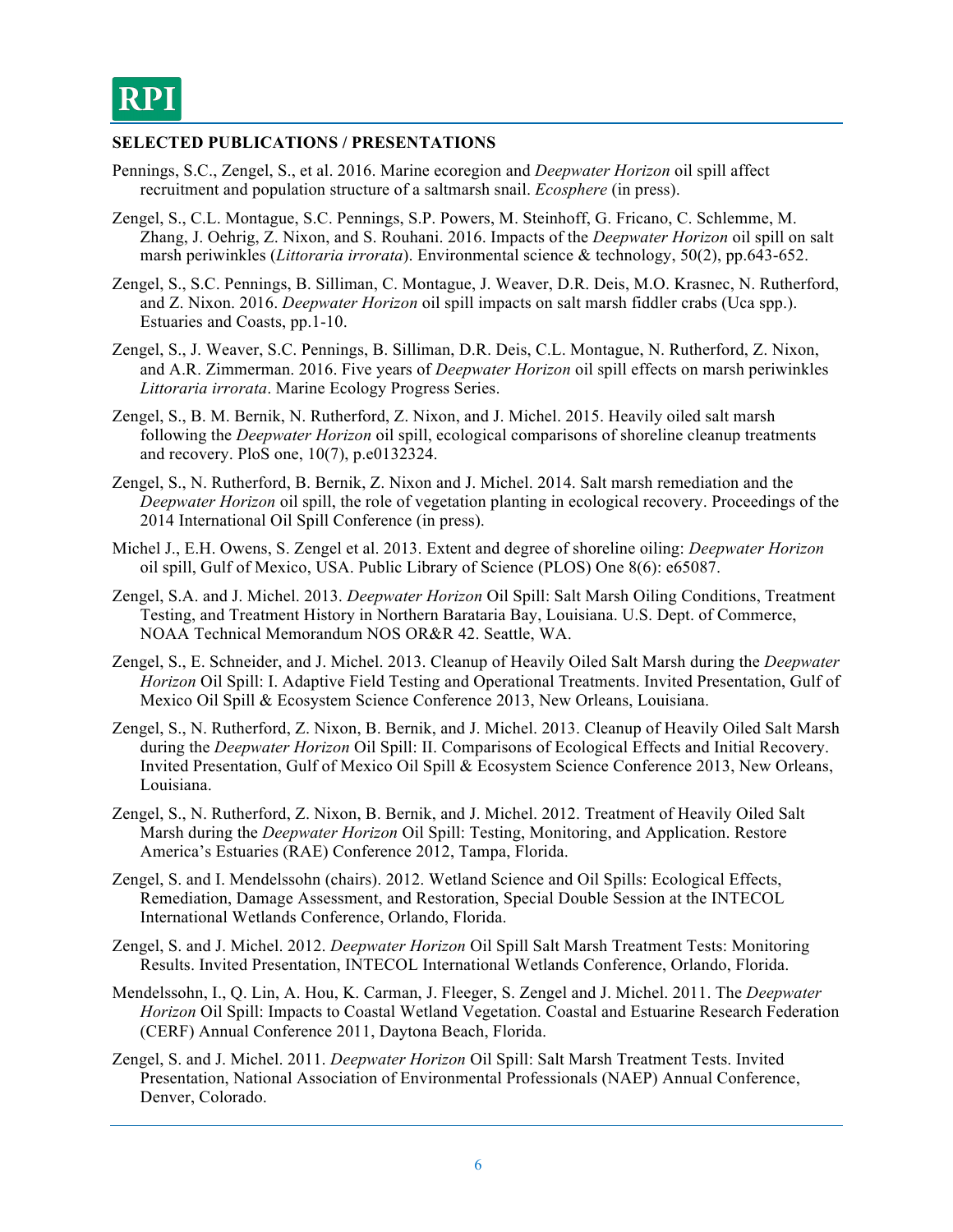- Zengel, S. and J. Michel. 2011. Testing and Implementation of Treatment Methods for Marshes Heavily Oiled during the *Deepwater Horizon* Spill. Society of Environmental Toxicology & Chemistry (SETAC) Gulf Oil Spill Conference. Pensacola, Florida.
- Zengel, S. and J. Michel. 2011. *Deepwater Horizon* Oil Spill: Marsh Treatment Tests. Invited Presentation, Society of Petroleum Engineers, Exploration & Production Health, Safety, Security and Environmental Conference, Houston, Texas.
- Zengel, S. A., and W. H. Conner. 2008. Could wild pigs affect water quality and aquatic biota (invertebrates) in floodplain and stream habitats at Congaree National Park? In: G. Eidson and C.B. Sawyer, editors, Proceedings of the 2008 South Carolina Water Resources Conference, Clemson University Restoration Institute, Center for Watershed Excellence, Charleston, South Carolina.
- Zengel, S.A., J. Michel and J.A. Dahlin. 2003. Environmental effects of in situ burning of oil spills as a cleanup method in inland (wetlands) and upland habitats. Spill Science  $\&$  Technology Bulletin 8(4): 373-377.
- Michel, J., S. Zengel, H. Hinkeldey and D. Helton. 2003. Ephemeral data collection during the emergency phase of an oil spill: Protocols and design methods for Natural Resource Damage Assessment. 2003 International Oil Spill Conference Proceedings, American Petroleum Institute, Washington, D.C.
- Henry, C., R. Pavia, S.A. Zengel, Z. Nixon, C. Locke, and K. Debusschere. 2003. Developing contingency planning tools to address wetland loss, ageing infrastructure, and oil spill risk in Louisiana. 2003 International Oil Spill Conference Proceedings, American Petroleum Institute, Washington, D.C.
- Zengel, S., Z. Nixon, C. Plank, J. Hanifen, D. Sa and D. Braud. 2002. Environmental Sensitivity Mapping and GIS: The Louisiana G-WIS Database. Fourth Biennial Freshwater Spills Symposium. EPA, Cleveland, Ohio, March 19-21, 2002.
- Zengel, S., Z. Nixon, and J. Hanifen. 2001. Louisiana Gulf-Wide Information System: Coastal habitats, wildlife, and fisheries components. Invited Presentation, 17th Annual Louisiana Remote Sensing and GIS Conference, Baton Rouge, Louisiana.
- Zengel, S., M.O. Hayes, B. Benggio, and F. Lopez. 2001. Oil penetration and vegetation recovery in the Lajas Creek Marsh, Puerto Rico. 2001 International Oil Spill Conference Proceedings, American Petroleum Institute, Washington, D.C.
- Michel, J., S. Zengel, L. Cotsapas, J. Dahlin, and J. Hoff. 2001. Assessment and emergency restoration of vessel grounding damages on coral reef flats, Pago Pago Harbor, American Samoa. 2001 International Oil Spill Conference Proceedings. American Petroleum Institute, Washington, D.C.
- Zengel, S., J. Dahlin, J. Michel, C. Headley, and D. Fritz. 1999. Environmental effects of in situ burning of oil spills in inland wetland and upland habitats. 1999 International Oil Spill Conference Proceedings, American Petroleum Institute, Washington, D.C.
- Michel, J., S. Zengel, J. Payne, and D. Helton. 1999. Protocols for sample design and implementation: Collecting ephemeral data during Natural Resource Damage Assessment. 1999 International Oil Spill Conference Proceedings, American Petroleum Institute, Washington, D.C.
- Michel, J. and S.A. Zengel. 1998. Monitoring of oysters and sediment quality in Puerto de Acajutla, El Salvador. Marine Pollution Bulletin 36(4): 256-266.
- Zengel, S.A. and J. Michel. 1996. Vegetation cutting as a cleanup method for salt and brackish marshes impacted by oil spills: a case history and review of the effects on plant recovery. Marine Pollution Bulletin 32(12): 876-885.